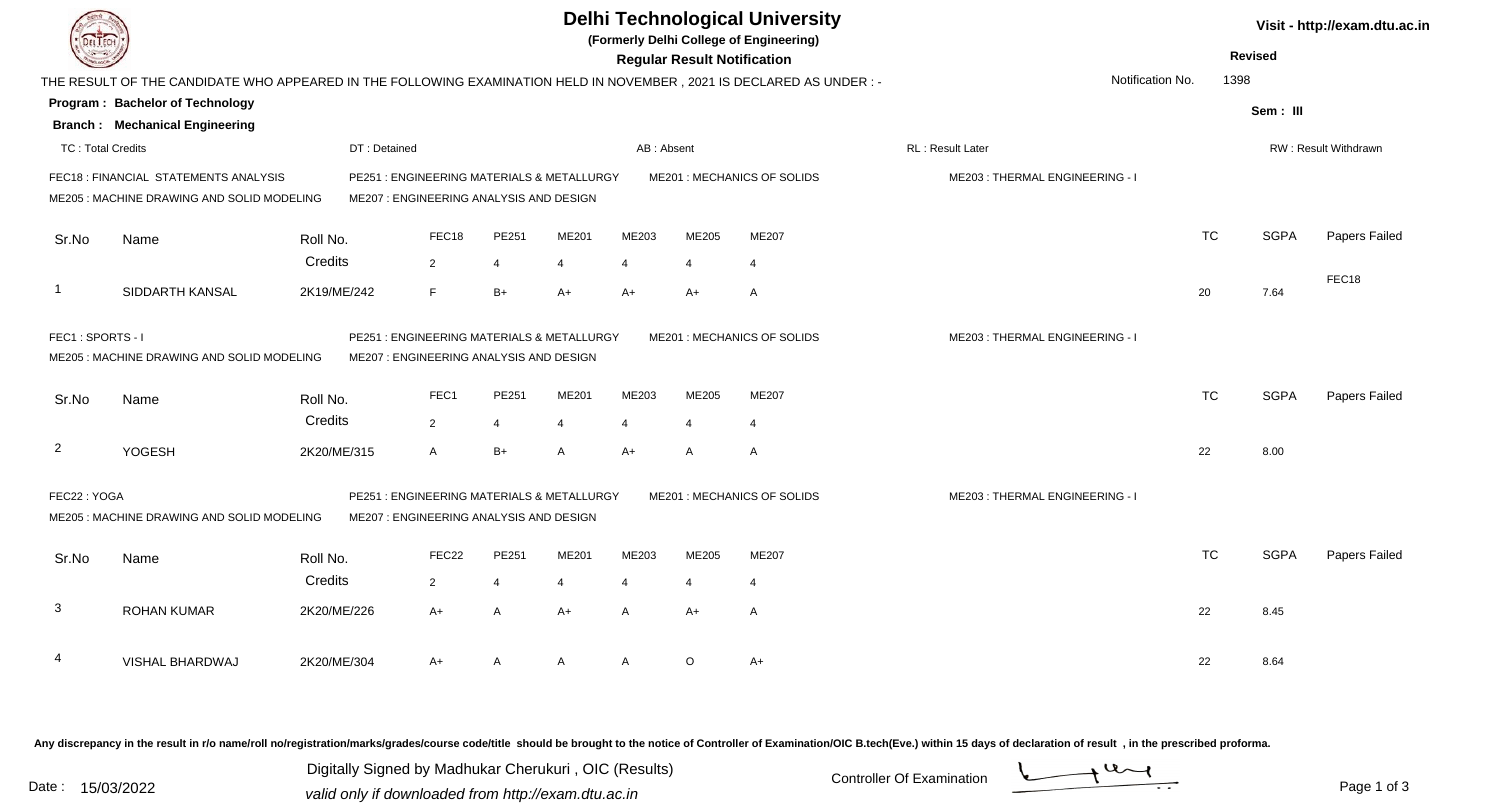| <b>DELTECH</b>                                                                                                                                                                                                                    |                                                                                                                      |              |                                                                                       |                |         |                | <b>Regular Result Notification</b> | <b>Delhi Technological University</b><br>(Formerly Delhi College of Engineering) |                                |                  | <b>Revised</b> |             | Visit - http://exam.dtu.ac.in |
|-----------------------------------------------------------------------------------------------------------------------------------------------------------------------------------------------------------------------------------|----------------------------------------------------------------------------------------------------------------------|--------------|---------------------------------------------------------------------------------------|----------------|---------|----------------|------------------------------------|----------------------------------------------------------------------------------|--------------------------------|------------------|----------------|-------------|-------------------------------|
|                                                                                                                                                                                                                                   | THE RESULT OF THE CANDIDATE WHO APPEARED IN THE FOLLOWING EXAMINATION HELD IN NOVEMBER, 2021 IS DECLARED AS UNDER :- |              |                                                                                       |                |         |                |                                    |                                                                                  |                                | Notification No. | 1398           |             |                               |
|                                                                                                                                                                                                                                   | <b>Program: Bachelor of Technology</b>                                                                               |              |                                                                                       |                |         |                |                                    |                                                                                  |                                |                  |                | Sem: III    |                               |
|                                                                                                                                                                                                                                   | <b>Branch: Mechanical Engineering</b>                                                                                |              |                                                                                       |                |         |                |                                    |                                                                                  |                                |                  |                |             |                               |
| TC: Total Credits                                                                                                                                                                                                                 |                                                                                                                      | DT: Detained |                                                                                       |                |         | AB: Absent     |                                    |                                                                                  | RL: Result Later               |                  |                |             | RW: Result Withdrawn          |
|                                                                                                                                                                                                                                   | FEC27 : PROFESSIONAL ETHICS & HUMAN VALUES<br>ME205: MACHINE DRAWING AND SOLID MODELING                              |              | PE251 : ENGINEERING MATERIALS & METALLURGY<br>ME207 : ENGINEERING ANALYSIS AND DESIGN |                |         |                |                                    | ME201 : MECHANICS OF SOLIDS                                                      | ME203: THERMAL ENGINEERING - I |                  |                |             |                               |
| Sr.No                                                                                                                                                                                                                             | Name                                                                                                                 | Roll No.     | FEC27                                                                                 | PE251          | ME201   | ME203          | ME205                              | ME207                                                                            |                                | <b>TC</b>        |                | <b>SGPA</b> | Papers Failed                 |
|                                                                                                                                                                                                                                   |                                                                                                                      | Credits      | 2                                                                                     | 4              | 4       | $\overline{4}$ | $\overline{\mathbf{4}}$            | 4                                                                                |                                |                  |                |             |                               |
| 5                                                                                                                                                                                                                                 | YASH CHANDRA                                                                                                         | 2K20/ME/308  | $A+$                                                                                  | $A+$           | $\circ$ | A              | A+                                 | A                                                                                |                                | 22               |                | 8.82        |                               |
| FEC40: GERMAN                                                                                                                                                                                                                     | ME205: MACHINE DRAWING AND SOLID MODELING                                                                            |              | PE251 : ENGINEERING MATERIALS & METALLURGY<br>ME207: ENGINEERING ANALYSIS AND DESIGN  |                |         |                |                                    | ME201: MECHANICS OF SOLIDS                                                       | ME203: THERMAL ENGINEERING - I |                  |                |             |                               |
| Sr.No                                                                                                                                                                                                                             | Name                                                                                                                 | Roll No.     | FEC40                                                                                 | PE251          | ME201   | ME203          | ME205                              | <b>ME207</b>                                                                     |                                | <b>TC</b>        |                | <b>SGPA</b> | Papers Failed                 |
|                                                                                                                                                                                                                                   |                                                                                                                      | Credits      | $\overline{2}$                                                                        | $\overline{4}$ | 4       | $\overline{4}$ | $\overline{4}$                     | $\overline{4}$                                                                   |                                |                  |                |             |                               |
| 6                                                                                                                                                                                                                                 | <b>VEDANT PRAKASH SINGH</b>                                                                                          | 2K20/ME/298  | $B+$                                                                                  | $\circ$        | A       | $A+$           | A+                                 | $A+$                                                                             |                                | 22               |                | 8.82        |                               |
| FEC57: LEARDERSHIP MASTERY THROUGH SELF<br>PE251: ENGINEERING MATERIALS & METALLURGY<br>ME201 : MECHANICS OF SOLIDS<br><b>MANAGEMENT</b><br>ME205 : MACHINE DRAWING AND SOLID MODELING<br>ME207 : ENGINEERING ANALYSIS AND DESIGN |                                                                                                                      |              |                                                                                       |                |         |                |                                    |                                                                                  | ME203: THERMAL ENGINEERING - I |                  |                |             |                               |
| Sr.No                                                                                                                                                                                                                             | Name                                                                                                                 | Roll No.     | FEC57                                                                                 | PE251          | ME201   | ME203          | ME205                              | ME207                                                                            |                                | <b>TC</b>        |                | <b>SGPA</b> | Papers Failed                 |
|                                                                                                                                                                                                                                   |                                                                                                                      | Credits      | $\overline{2}$                                                                        | $\overline{4}$ | 4       |                |                                    | $\overline{4}$                                                                   |                                |                  |                |             |                               |
| -7                                                                                                                                                                                                                                | YUVRAJ                                                                                                               | 2K20/ME/317  | $\mathsf{A}$                                                                          | A              | A       | $A+$           | A+                                 | $A+$                                                                             |                                | 22               |                | 8.55        |                               |

Any discrepancy in the result in r/o name/roll no/registration/marks/grades/course code/title should be brought to the notice of Controller of Examination/OIC B.tech(Eve.) within 15 days of declaration of result ,in the p

Digitally Signed by Madhukar Cherukuri, OIC (Results)<br>Date : 15/03/2022 valid only if downloaded from http://oxam.dtu.ac.in Digitally Signed by Madhukar Cherukuri , OIC (Results)valid only if downloaded from http://exam.dtu.ac.in